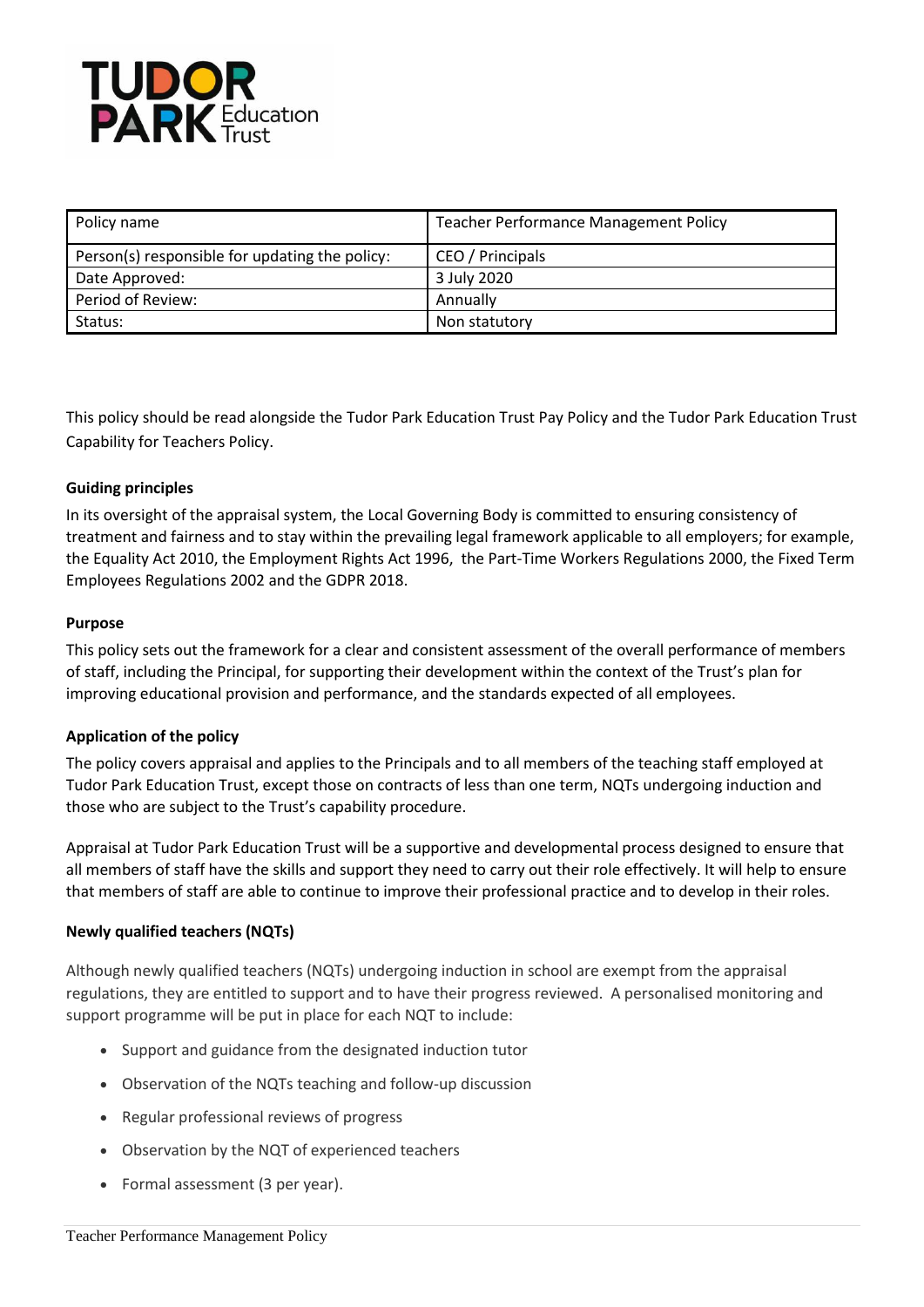

Any judgements made during the induction period will relate directly to the Teachers' Standards. NQTs will be incorporated into the school's appraisal cycle after induction. This might involve setting objectives for a shorter or longer period until they have a full appraisal year ahead of them, in line with the other teachers.

### **Unqualified teachers**

Unqualified teachers will follow the same Performance Management cycle as qualified teachers. The Teachers' Standards apply to any unqualified staff who are working towards QTS.

### **The appraisal period**

The appraisal period will run for twelve months from October to October.

- Targets set 3 weeks in October 'window'
- Interim Performance Management review against targets 2 and 3 and completion of RAG review against teacher standards form – April/May
- Target 1 data and feedback is looked at by SLT.

Members of staff who are employed on a fixed term contract or supply arrangement of at least one term, but less than one year, will have their performance managed in accordance with the principles underpinning this policy. The length of the period will be determined by the duration of their contract.

### **Appointing appraisers**

The Principal will be appraised by the Chair of the Local Governing Body and Chief Executive Officer.

The Principal will decide who will appraise other members of staff, taking into account the roles and responsibilities of both appraisers and appraisees.

The Principal will ensure appropriate training for all appraisers to support consistency of application across all staff.

### **Setting objectives**

The Principal's objectives will be set by the Chair of the Local Governing Body and CEO.

Objectives for each member of staff will be set before, or as soon as practicable after, the start of each appraisal period. The objectives set for each member of staff will be specific, measurable, achievable, realistic and timebound, and will be appropriate to the member of staff's role and level of experience.

The appraiser and member of staff will seek to agree the objectives but, if that is not possible, the appraiser will determine the objectives. Objectives may be revised if circumstances change.

The objectives set for each member of staff will, if achieved, contribute to Springwest Academy's or Logic Studio School's plans for improving the educational provision and performance and improving the education of pupils. In each academy, each member of staff will normally have three objectives. One of these objectives will always be linked to performance outcome data for an exam class and the other to improving pedagogy, the third will relate to the responsibilities of post holders. One of these objectives may be of a personal nature linked to the career aspirations of the member of staff concerned.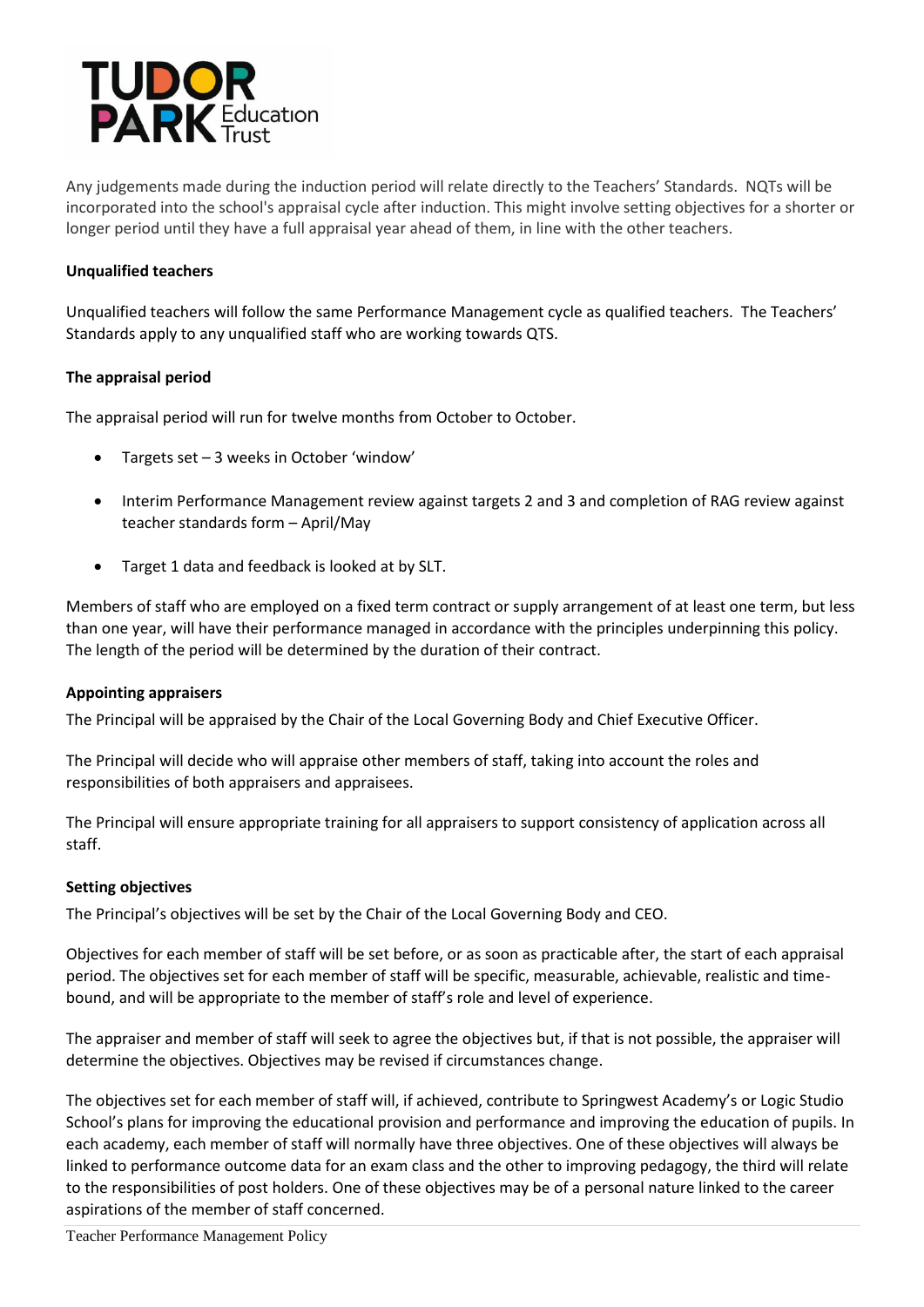

The Principal will monitor objectives of members of staff in order to ensure consistency and relevance both to the academy development plan and to the individuals concerned.

Before, or as soon as practicable after, the start of each appraisal period, each member of staff will be informed of the standards against which their performance in that appraisal period will be assessed.

## **Reviewing performance**

### **Observation**

This Trust believes that observation of classroom practice by both leaders and peers is both developmental and supportive of developing teaching and learning across the Trust. Lessons are not observed by your line manager as part of Performance Mamagement or used to make a single judgement on your performance.

Employees' teaching will be seen regularly though learning walks, book looks and participation in teaching and learning meetings. All teachers will be part of a trio in which they will select an element of their practice for research. This will be seen by the trio and feedback shared. A brief overview of the teacher's research that has impacted their practice and a reflection on learing observed in the teachers' trio will be provided for discussion at the appraisal meeting.

### **Development and support**

Leaders recognise that teachers need considerable knowledge and skill, which needs to be developed as their careers progress (DfE *Standard for teachers' professional development*, 2016). At Tudor Park Education Trust effective CPD is part of a strong culture of improving pedagogy to ensure students benefit from excellent teaching. Leaders recognise that all teachers' professional development should ultimately strengthen and lift outcomes for students and that robust evidence and subject expertise is effectively deployed to inform all CPD. Leaders prioritise the development of teachers in synergy with the school's annual key priorities and ensure that sufficient time and structures are in place to support sustained programmes which involve peer collaboration wherever possible.

Tudor Park Education Trust also recognises the importance of staff wellbeing. Leaders responsible for Performance Management will discuss any wellbeing commitments that could be supported by the Trust.

### **Annual assessment**

Each member of staff's performance will be formally assessed in respect of each appraisal period. In assessing the performance of the Principal, the governing body must consult the external adviser.

This assessment is at the end point to the annual appraisal process, but performance and development priorities will be reviewed and addressed on a regular basis throughout the year in interim meetings which will take place at least once a term*.*

Each member of staff will receive written documentation by 31 October (31 December for the Principal) which will include:

- Details of the member of staff's objectives for the appraisal period in question.
- An assessment of the member of staff's performance of their role and responsibilities against their objectives and the relevant standards.
- An assessment of the member of staff's training and development needs and identification of any action that should be taken to address them.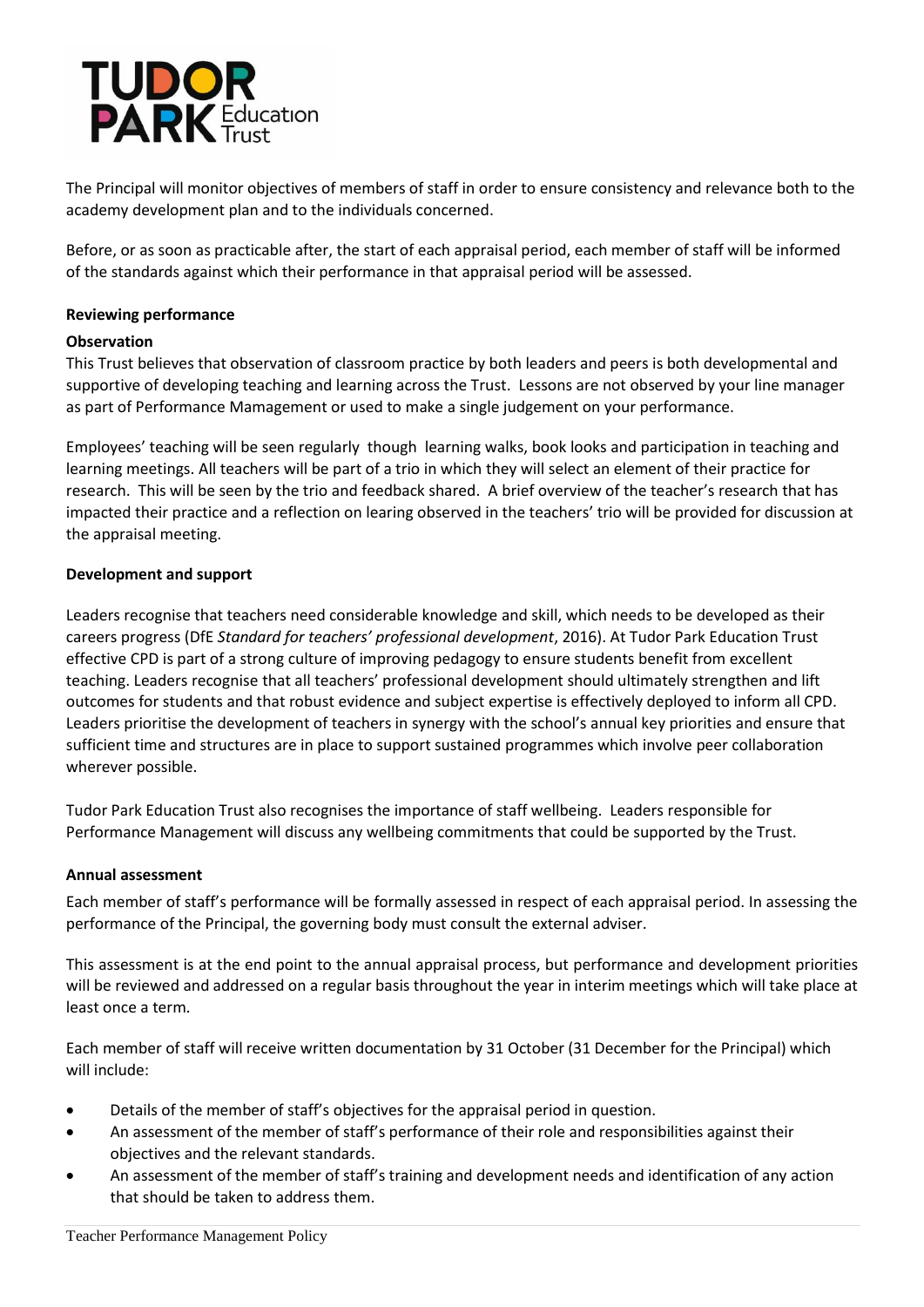

A recommendation on pay where that is relevant.

### **Pay recommendation**

There is an expectation for any appraiser to make a recommendation about pay for any appraisee who is entitled to be considered for such progression. Pay recommendations must be made by the appraiser signing off the RAG review form against teacher standards in the Summer Term after the interim performance management meetings have taken place.

Student progress data will be considered in the beginning of September. The Principal will then recommend to the Governors any pay progression. For the Principal, such recommendations must be by 31 December, In both cases, any resultant increase in pay should be backdated to 1 September of the year in question.

As defined in the School Teachers' Pay and Conditions Document, a teacher being considered for a move on to the Upper Pay Spine (Band 3 – Expert Teacher) must be able to demonstrate that:

- they are highly competent in all elements of the relevant standards; and
- their achievements and contribution to the school are substantial and sustained.

Any qualified teacher may apply to be paid on the upper pay range. It is the responsibility of the teacher to decide whether or not they wish to apply. If the teacher has decided they both wish to apply and have the necessary evidence they should:

- Inform their Performance Manager of their intention during the Performance Management mid-Year Review (in April/May) and discuss with them the evidence they will need to have for their application. Their Performance Manager should have initial discussions with them about whether they feel able to support their application.
- Inform the Director of HR in the first week of the Autumn Term that they are intending to submit evidence in support of their application to progress to Expert Teacher or up the Expert Teacher Scale. The evidence should be submitted by completing the RAG review against teachers' standards form to be found in the shared google drive area and as an appendix to the Pay Policy.

A meeting will be arranged with the teacher and the Principal by the end of September to consider the evidence which must have been provided 5 working days in advance of the meeting. The evidence presented must have been signed off as accurate and supported by the Performance Manager. See the RAG review proforma as found in the shared google drive area and as an appendix to the Pay Policy.

### **Performance Management documentation and evidence**

Teachers need to complete the objectives proforma and RAG review form against teacher standards (see attached appendices). All teachers must provide concrete evidence to back up their performance management eg: research and impact, marking and assessment feedback, details of any training and development they have attended or delivered, input into Department teaching and learning meetings. Teachers wishing to apply to move to the expert teacher pay scale or up within the expert teacher pay scale must also provide clear evidence of the wider impact they have had as well as evidence of how they have met the additional expert teacher standards.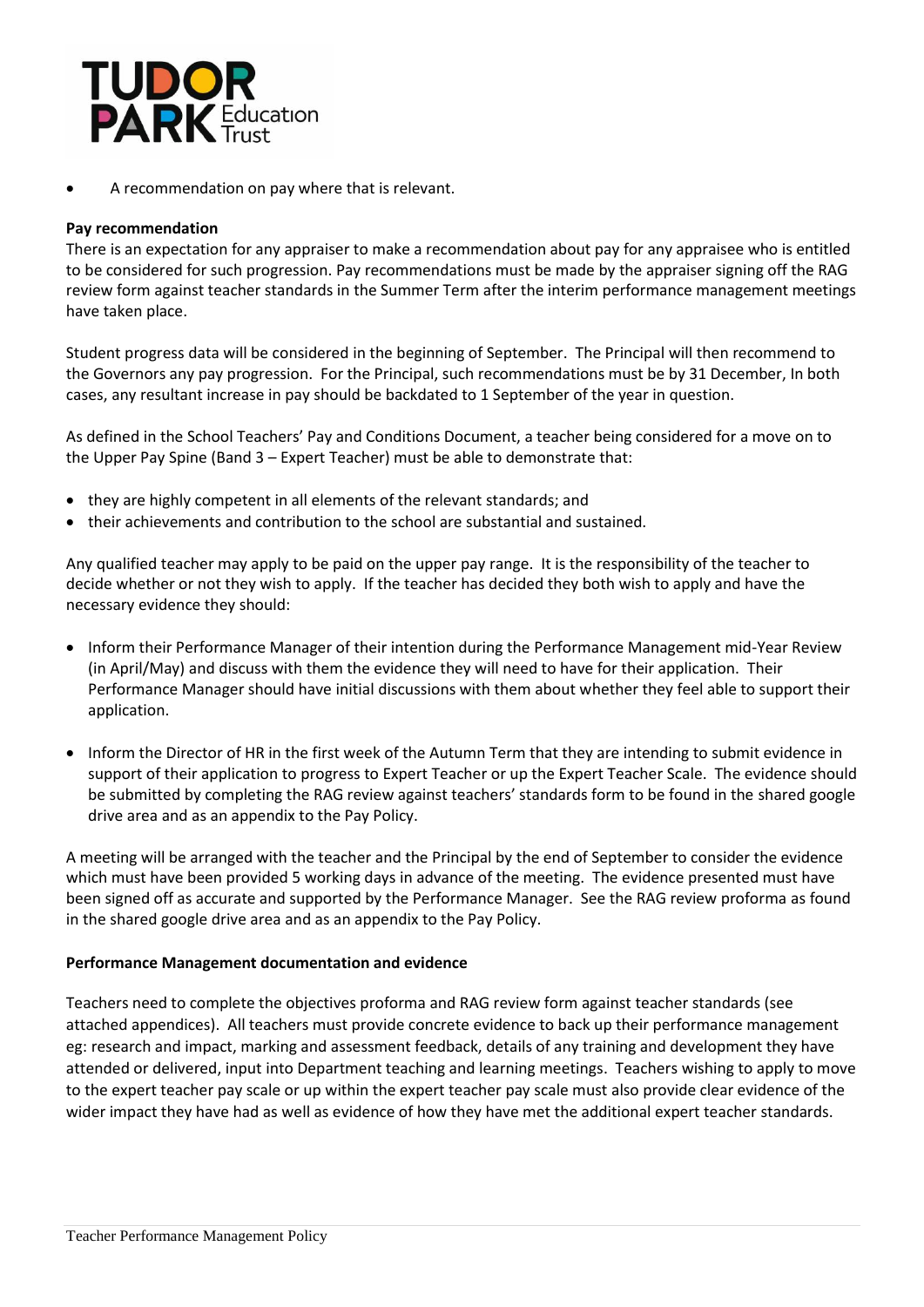

### **Notes**

All teachers will be assessed against the set of standards contained in the document called 'Teachers' standards' published in July 2012 (see attached appendix). Those wanting to progress to or through the expert teacher bands will be assessed further against the expert teacher standards.

Where a teacher's performance gives cause for concern, this should be transferred to the capability procedure and all performance appraisal should be halted for the duration of such situations.

Employees are expected to cooperate constructively with arrangements that are put in place to address underperformance. Where an employee believes that they are being unfairly treated, they may raise an informal complaint or a formal grievance as appropriate. Where an employee raises a grievance that relates to the capability procedure, it may be appropriate to suspend the capability procedure until the grievance can be considered.. Where the grievance and capability concerns are related it may be appropriate to deal with both issues concurrently.

If the implementation of the capability procedure triggers an episode of sickness absence, the case will be dealt with in accordance with the Trust's Management of Absence procedures. The employee will be referred immediately to the occupational health service to assess their health and fitness for continued employment and the appropriateness or otherwise of continuing with monitoring or formal procedures. In some cases, it may be appropriate for monitoring and/or formal procedures to continue during a period of sickness absence. Consideration will be given to whether poor performance may be related to a disability and, if so, whether there are reasonable adjustments that could be made to the employee's working arrangements in line with occupational health guidance.

A different annual cycle is set for support staff.